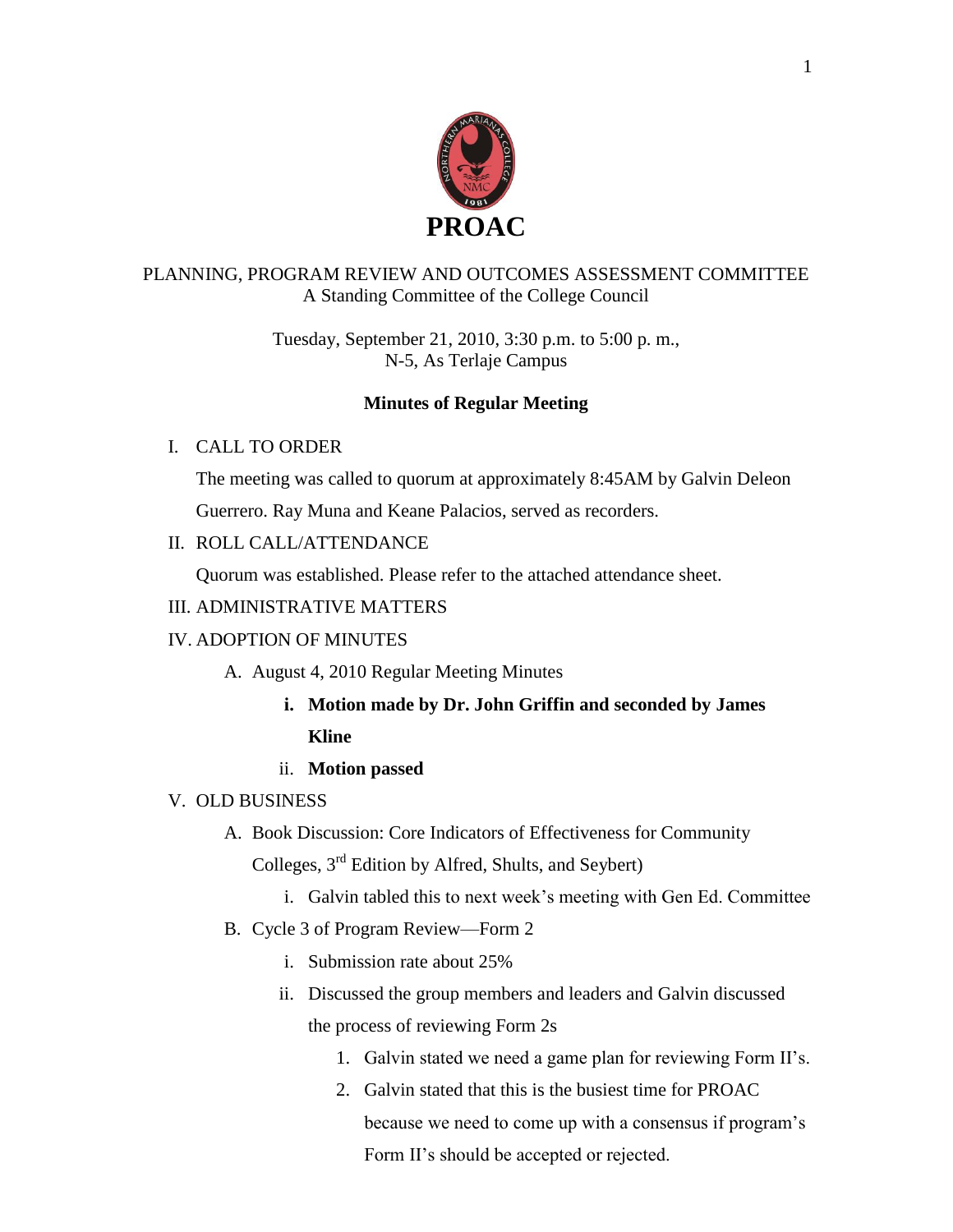- 4. Galvin answered yes.
- 5. Galvin asked what if everyone reviews a program's Form II?
- 6. Lisa stated that it will get everyone oriented.
- 7. Galvin asked if we can review at least two Form II's, one from Academic and one from non-Academic.
- 8. Leo suggested that we should keep program's "grade" or decision anonymous.
- 9. Dr. Griffin suggested that we review a Form II and discuss as a group.
- 10. Galvin suggested that work will be done if everyone works as a team.
- 11. PROAC members will review submissions and report findings at the meetings
- 12. Start date: September 24, 2010- October 24, 2010
- 13. Plan on working with 2 Form 2s in the next PROAC meeting- academic and non-academic
- 14. PROAC discussed about confidentiality. Galvin stated that he will clarify what will be confidential.
- C. FY 2011 Budget Prioritizing
	- i. Submission rate for prioritized outcomes- 25%
	- ii. Randall asked if we can skip programs that receive money from federal grant.
	- iii. Galvin stated that we let it run it's course.

#### VI. NEW BUSINESS

- A. Mission Mapping
	- i. This originated from Management Team.
	- ii. We have to make sure that every program's mission is linked to the college's mission.
	- iii. PROAC has been asked by MT to take a look at all program's mission statement.
	- iv. Galvin stated that this might happen after October.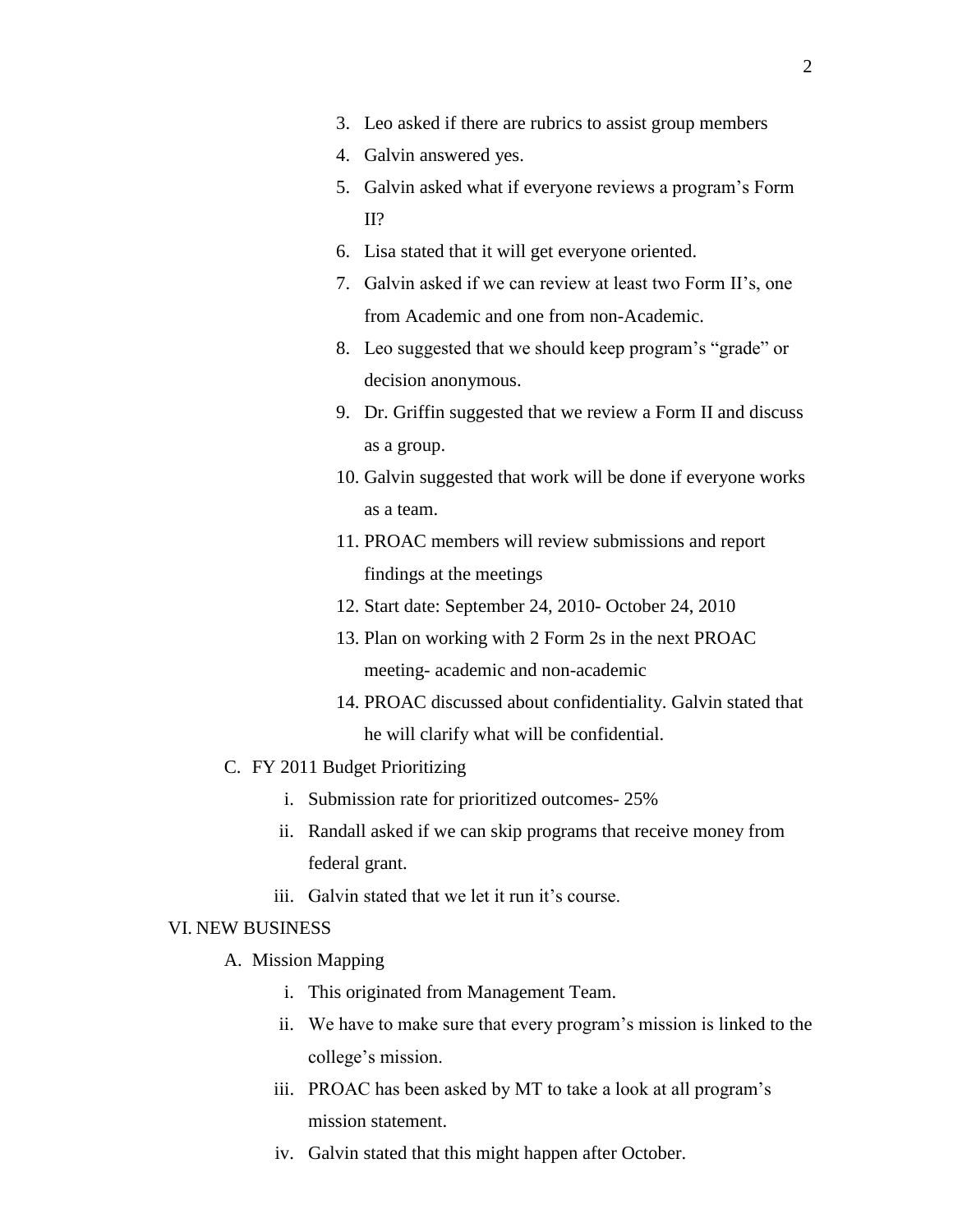- v. Lawerence D. stated that NMC should have a chart that positions the Tinian site in a way that creates some sort of intermingling, there is discussion that there is a disconnect or confusion in the lines of authority
- vi. Galvin stated that Tinian has more than one channel of communication
- vii. Maria stated that everyone should know that they also cater to both Tinian and Rota sites.
- viii. Martin stated that all programs left on the Rota site are federal programs. It has to be a team effort.
	- ix. Galvin agreed with their statements and wants to discuss this in the management team level.

#### VII. OTHER MATTERS

- A. Accreditation Update
	- i. Progress Report tomorrow on Accreditation efforts
	- ii. Next week Friday- Draft Progress Report
	- iii. Leo P. stated that managers are asking the timeline of cycle 4
		- 1. Planned start date for Form 1 is this Friday, 09-24, cycle 4 may end September 2011 to accommodate both the academic programs and federal programs
- B. What impact has the dialogue had on student learning?
	- i. Roze (Tinian)- collaboration, cooperation
	- ii. Leo P.: driving for quality
	- iii. Randall N: no set cycle, templates, maybe student learning must be unsure
	- iv. Amanda A.: indirect impact learning
	- v. Keane P.: indirect impact- better processes hopefully better outcomes
	- vi. Galvin: the program review process is broken and needs to be revisited or refined

#### VIII. ADJOURNMENT

The meeting was adjourned at 4:51PM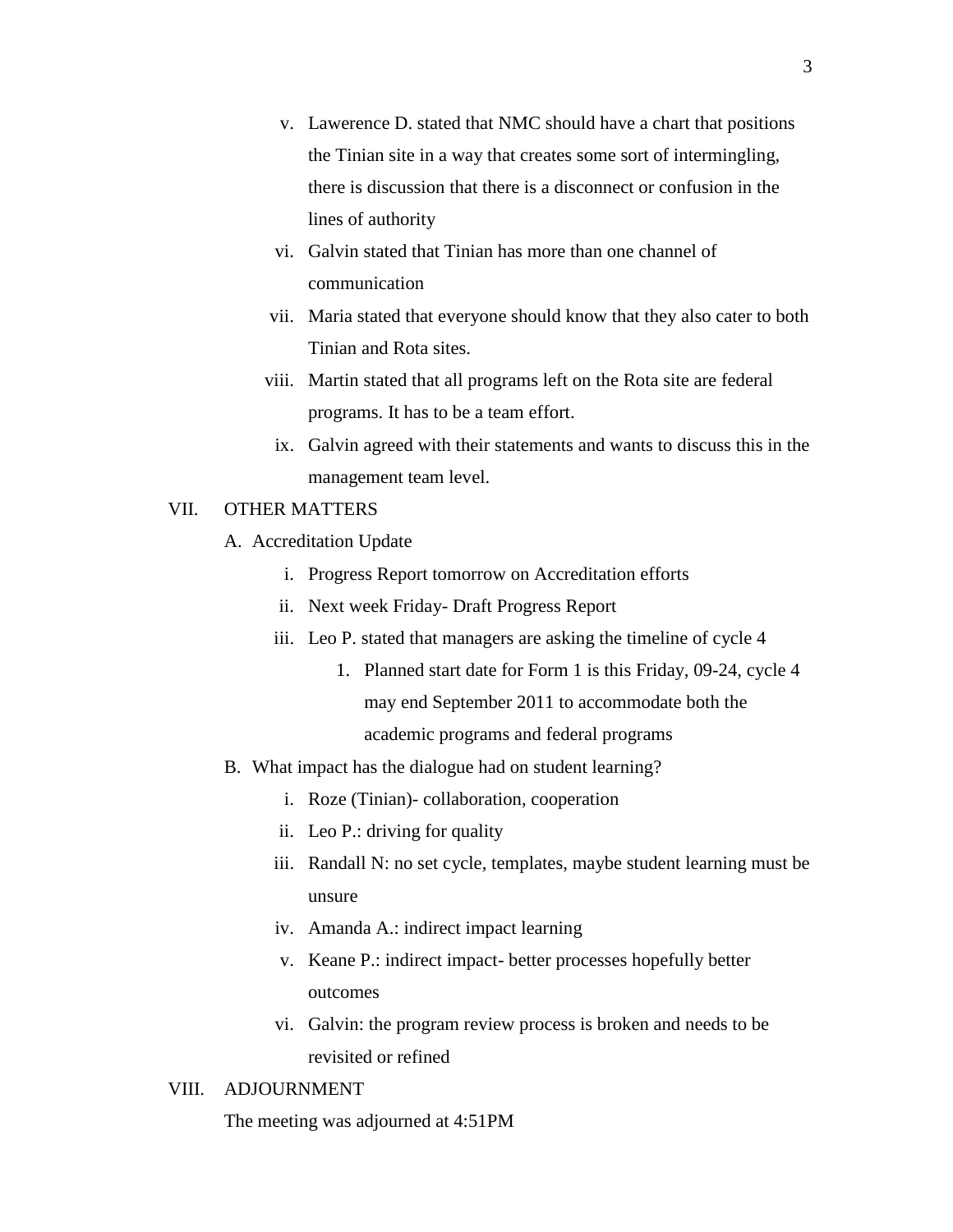# **PROAC**

# **Regular Meeting/Work Session**

**Date: 09/22/10 Day: Wednesday Time: 8:30AM to 10:00AM Place: N-5**

#### **SIGN-IN SHEET**

|                       | <b>NAME</b>                                         | TITLE                                                            | <b>SIGN/INITIAL</b> |  |
|-----------------------|-----------------------------------------------------|------------------------------------------------------------------|---------------------|--|
| 1.                    | <b>Galvin Guerrero</b>                              | Director of Institutional Effectiveness<br>(PROAC Chair)         | <b>PRESENT</b>      |  |
| 2.                    |                                                     | Student (Appointed by<br><b>ASNMC</b> )/ASNMC Vice President     |                     |  |
| 3.                    | <b>Lorraine Cabrera</b>                             | <b>Interim NMC President</b>                                     |                     |  |
| 4.                    | <b>Barbara Merfalen</b>                             | Dean of Academic Programs and<br><b>Services</b>                 | <b>PRESENT</b>      |  |
| 5.                    | <b>Leo Pangelinan</b>                               | Dean, Student Services                                           | <b>PRESENT</b>      |  |
| 6.                    | Dave Attao                                          | Acting Dean, Community Programs and<br>Services                  |                     |  |
| 7.                    | <b>Henry Hofschneider</b>                           | <b>Chief Financial and Administrative</b><br>Officer             |                     |  |
| 8.                    | <b>Jennifer Barcinas/ Martin</b><br><b>Mendiola</b> | Staff Representative, Rota Instructional<br>Site                 | <b>PRESENT</b>      |  |
| 9.                    | Maria Aguon/<br><b>Rose Lazarro</b>                 | <b>Staff Representative, Tinian</b><br><b>Instructional Site</b> | <b>PRESENT</b>      |  |
| 10.                   |                                                     | Faculty Representative, School of<br>Education                   |                     |  |
| 11.                   |                                                     | Vice President of the Faculty Senate/<br>Permanent Proxy         |                     |  |
| 12.                   | <b>Eric Belky</b>                                   | Faculty Member (Appointed by<br><b>Faculty Senate)</b>           | <b>PRESENT</b>      |  |
| 13.                   | Dr. John Griffin                                    | Faculty Member (Appointed by<br><b>Faculty Senate)</b>           | <b>PRESENT</b>      |  |
| 14.                   | <b>Matt Pastula</b>                                 | Faculty Member (Appointed by<br><b>Faculty Senate)</b>           | <b>PRESENT</b>      |  |
| 15.                   | <b>James Kline</b>                                  | Faculty Representative, Academic<br>Council                      | <b>PRESENT</b>      |  |
| 16.                   | <b>Randall Nelson</b>                               | Vice President of the Staff Senate                               | <b>PRESENT</b>      |  |
| <b>OTHERS PRESENT</b> |                                                     |                                                                  |                     |  |
|                       | Keane Palacios                                      | Program Manager, OIE                                             | <b>PRESENT</b>      |  |
|                       | Ray Muna                                            | Program Coordinator, OIE                                         | <b>PRESENT</b>      |  |
|                       | Lisa HacsKaylo                                      | Institutional Researcher, OIE                                    | <b>PRESENT</b>      |  |